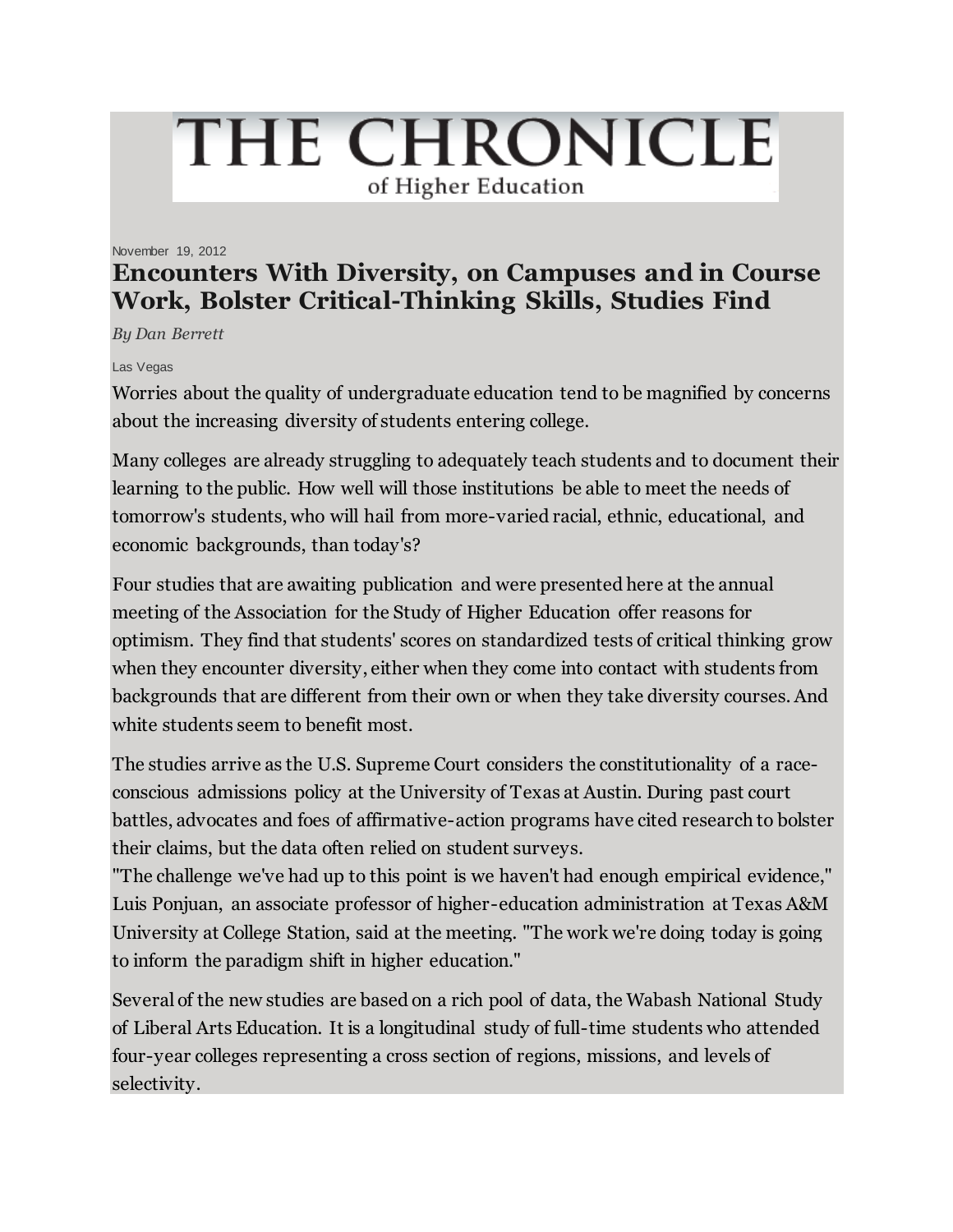The students were surveyed three times: in 2006, before they started their freshman year, again when they finished their first year, and once more in 2010, near the end of their senior year. They were assessed on a broad range of experiences and attitudes, as well as on aspects of their personality and behavior. They also took the Collegiate Assessment of Academic Proficiency, a standardized test of critical-thinking skills.

Two of the studies used similar methods and shared four co-authors, including Ernest T. Pascarella, a professor of higher education at the University of Iowa, and Charles F. Blaich, a professor of psychology and director of the Center of Inquiries at Wabash College, in Indiana, which produces the Wabash study.

In one of those two studies, described in a paper provisionally titled "Conditional Good Practices," the authors analyzed the responses of 2,212 students at 17 institutions in the Wabash study. The authors sought to quantify the impact that widely accepted practices had on educational outcomes after factoring in the students' background characteristics. The practices the researchers analyzed mirrored those identified by the National Survey of Student Engagement. They included working with a faculty member on a research project, involvement in cocurricular programs, and interactions with students who differed from them by race, national origin, religion, values, or political belief. Students were asked, for instance, how often they had engaged in honest and meaningful conversations with students whose race or ethnicity differed from theirs, and had taken cultural-awareness workshops.

The practices affected some groups of students positively, while having no impact on others, the authors found. Only one practice, interactions with diversity, had a statistically significant positive impact by the fourth year on all students. It did so on their critical-thinking skills, on their enjoyment of reading and writing, and on their intellectual curiosity. When adjusting for previous academic achievement, the results were even more pronounced.

The greatest benefits, wrote the paper's lead author, Tricia A. Seifert, an assistant professor in the Ontario Institute for Studies in Education at the University of Toronto, "accrued to students who entered college in 2006 with relatively low levels of criticalthinking skills."

The second of those two studies looked more narrowly at the interplay between scores on the critical-thinking test and interactions with diversity. It produced largely the same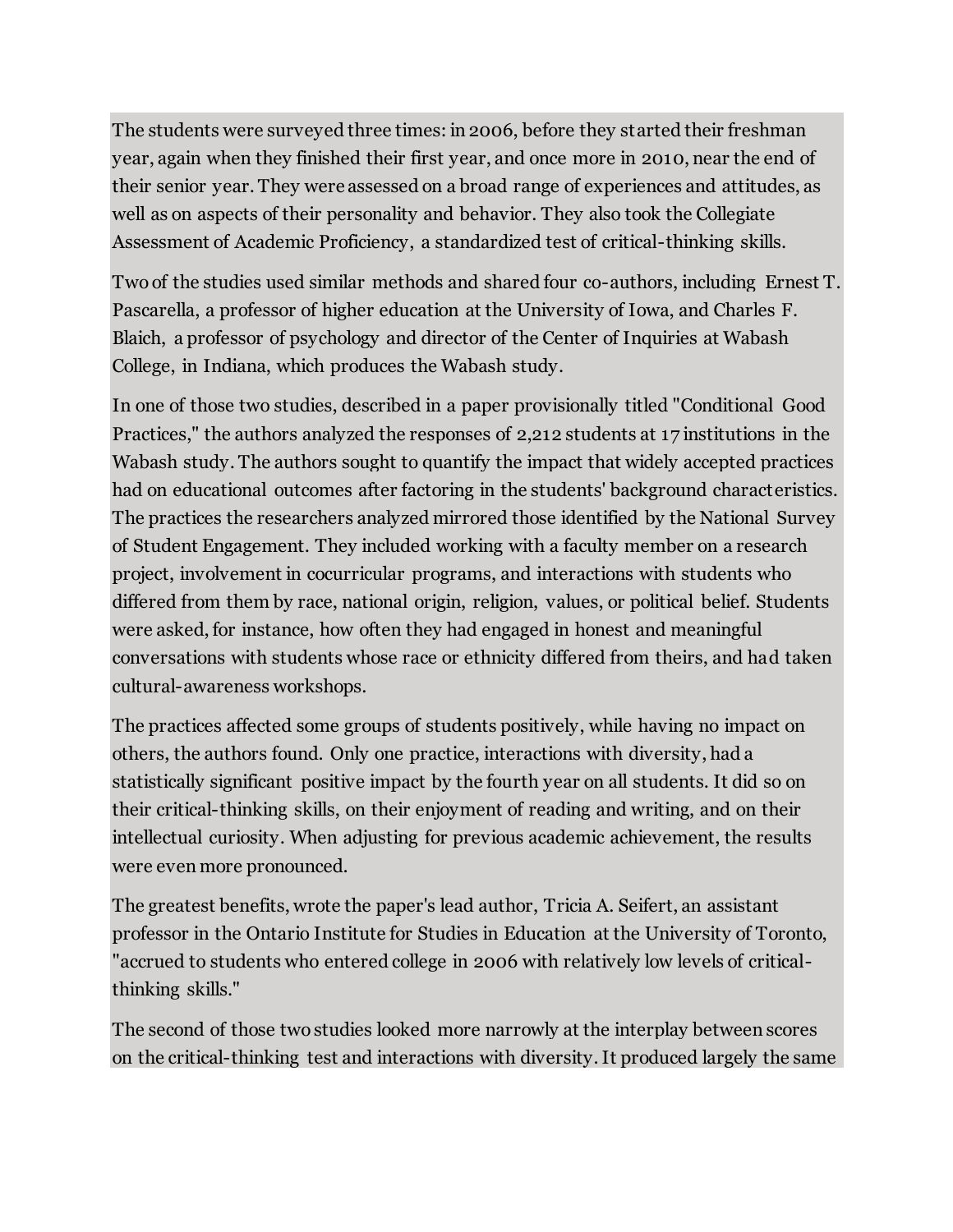results, finding a substantial relationship between interactions with diversity and the critical-thinking skills of students.

"The most pronounced cognitive benefits of diversity experiences during college," the authors wrote, "may actually accrue to white students."

## **More Contact, More Benefit**

While those two studies did not mention the current battles over affirmative action, a third drew an explicit connection to the legal and political fight under way.

In a paper describing his study, Nicholas A. Bowman, an assistant professor of higher education and student affairs at Bowling Green State University, laid out a theory of how students' contact with diversity relates to growth in critical-thinking skills. Using data from the Wabash study, he devised a model to argue that the effect is not linear, in which a small bit of exposure to diversity would correlate with an equally small bit of growth in critical thinking.

Instead, it is "curvilinear," he wrote, which means that initial contact with diversity often results in negligible growth in critical-thinking and other measures, like psychological well-being and leadership skills.

Sometimes scores on those measures go down after one such interaction, Mr. Bowman said. Such a dynamic makes sense, he added, because initial contact with difference often reinforces stereotypes. After two or more instances of meaningful contact with people from different backgrounds, Mr. Bowman said, the growth starts to become more evident, and eventually increases rapidly.

"College diversity interactions only lead to educational benefits when these experiences occur frequently," he wrote.

He argued that his findings had implications for a central consideration that emerged during oral arguments at the Supreme Court. The justices wondered how much racial and ethnic diversity colleges should seek, and how many minority students were needed to compose a "critical mass" of members of that group.

Mr. Bowman said his research suggests that more contact with diversity yields more educational value. "Critical mass might be the minimum level at which you see benefits," he said at the meeting.

The fourth study used a different test of critical-thinking skills, the essay portion of the Collegiate Learning Assessment, or CLA.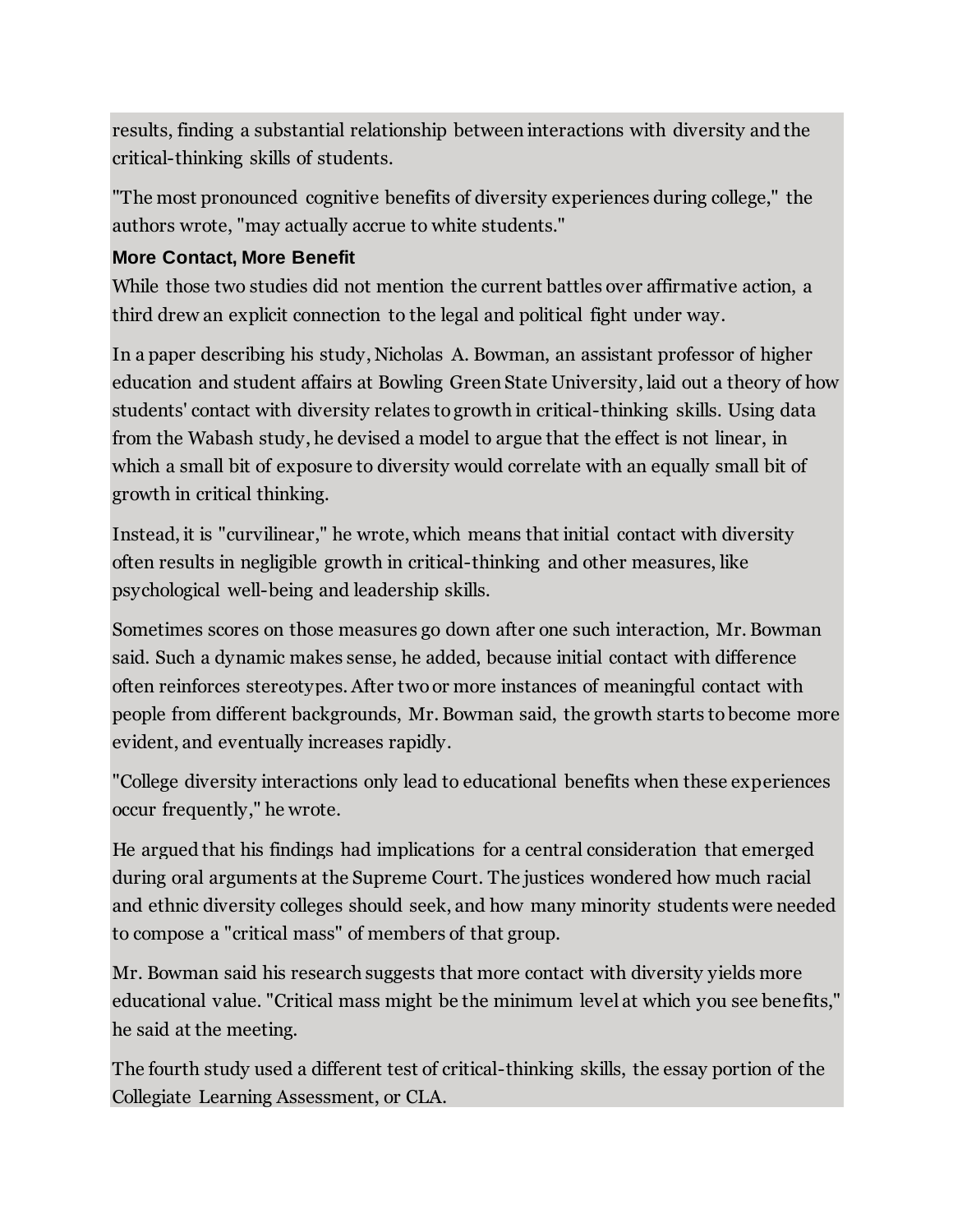Sable Manson, a third-year doctoral student at the University of Southern California, presented research led by Darnell Cole, an associate professor of education there. He and his colleagues tracked 529 undergraduate students who took a course that satisfied a diversity requirement at a large private research university.

The courses were organized by type. Some explicitly advanced goals of inclusion and social justice, like a class in intercultural communication. Others, like African-American art, dealt with difference more implicitly; they were part of more-traditional disciplines but focused on the contributions of cultures that have tended to be underrepresented in the canon.

The courses were not the only contributing factor. Ms. Manson and her fellow researchers wanted to see whether service-learning projects also played a role in bolstering critical-thinking skills. Students in the study took the CLA before participating in an eight-week service-learning project and again after. Those who took courses like African-American art, which are grounded in the more-traditional disciplines, witnessed the biggest growth. Students in these courses saw their scores increase by nearly one-third of one point on the six-point critical-thinking scale.

### **'Cognitive Dissonance'**

Several of the authors said in interviews that the findings were not surprising in the context of one of higher education's long-established purposes: that students attend college to be exposed to new and unfamiliar ideas.

Students who enter college immediately after high school are often trying to sort out who they are, and coming into contact with people from different backgrounds, whether in class or informally, often spurs discomfort, reflection, and, eventually, learning. "It creates a level of cognitive dissonance where you have to think, struggle, and reconcile these ideas," Ms. Seifert, of Toronto, said in an interview after her paper was presented.

Several researchers emphasized that diversity goes beyond race. Mr. Bowman pointed out during a discussion of his paper that questions on the Wabash survey include differences in national origin, religion, values, and political beliefs.

Other scholars have argued that diversity courses and interactions with difference may contribute to critical-thinking because faculty who teach such courses and engage in frank discussions about difference are also likely to engage in other practices that tend to produce learning. They also tend to teach in ways that prod students to take a moreactive role in their courses, said Thomas F. Nelson Laird, an associate professor in the